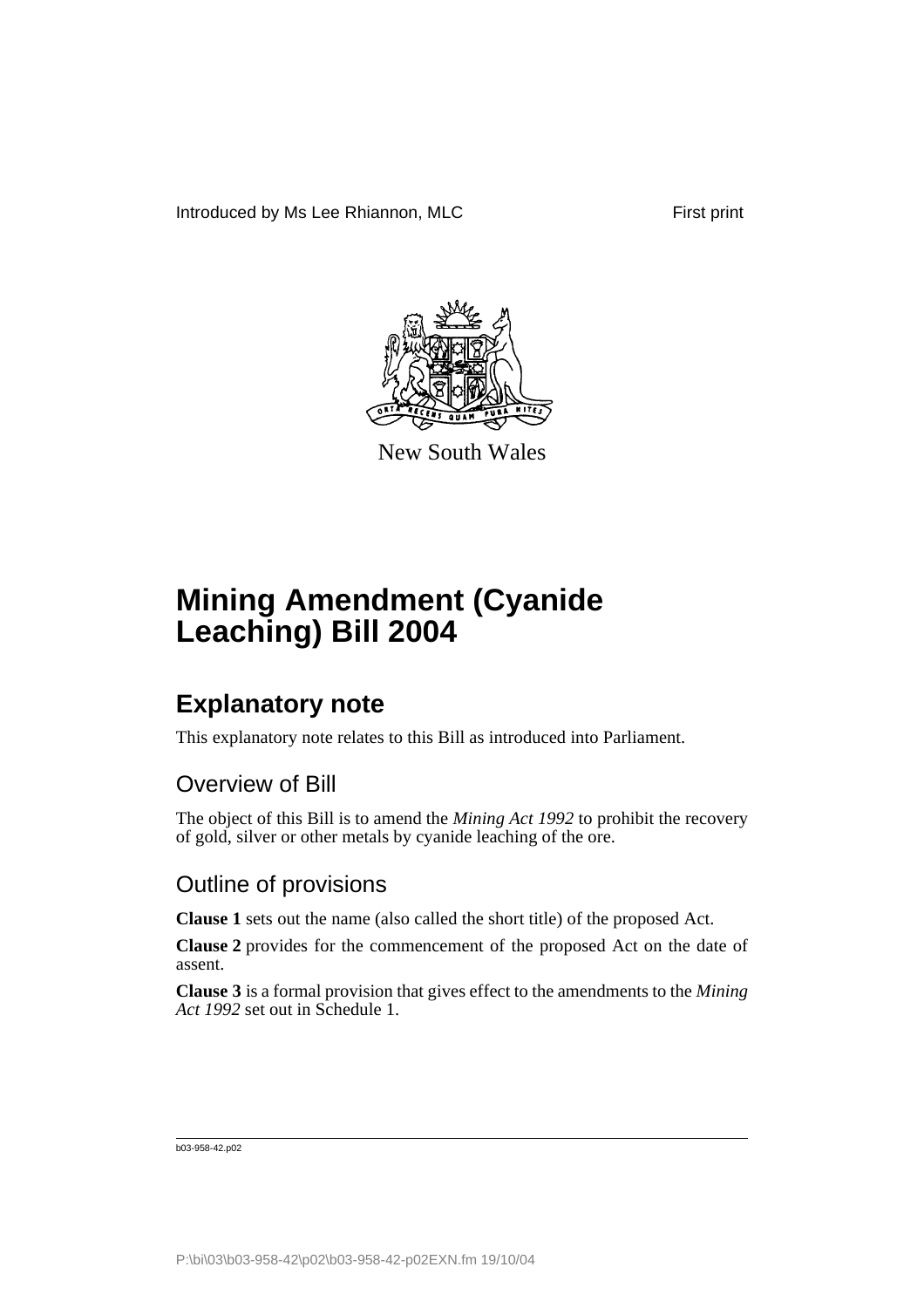Explanatory note

#### **Schedule 1 Amendments**

**Schedule 1 [1]** inserts a new section 238A into the Act, which imposes on every exploration licence, assessment lease, mining lease and mineral claim a condition prohibiting the use of cyanide leaching for ore processing.

**Schedule 1 [2]** provides for the transitional application of the amendments made by the proposed Act. The prohibition on cyanide leaching does not apply to existing mining titles where the process is already permitted and in operation before 1 July 2004, but no mining title can be amended so as to authorise the use or increased use of the process.

Explanatory note page 2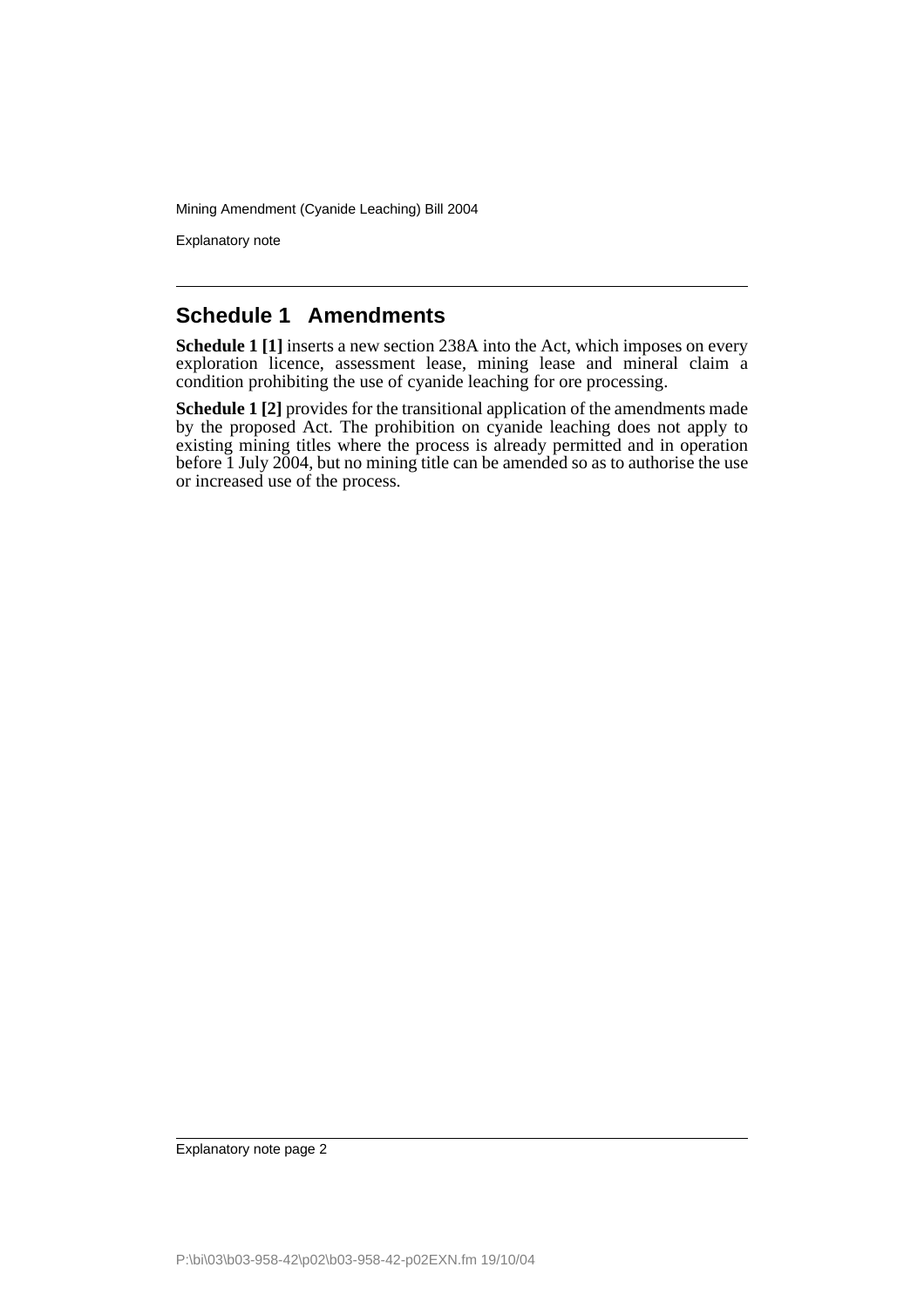Introduced by Ms Lee Rhiannon, MLC First print



New South Wales

## **Mining Amendment (Cyanide Leaching) Bill 2004**

### **Contents**

|    |                                      | Page          |
|----|--------------------------------------|---------------|
| 1  | Name of Act                          |               |
| 2. | Commencement                         | $\mathcal{P}$ |
|    | 3 Amendment of Mining Act 1992 No 29 | 2             |
|    | Schedule 1 Amendments                | 3             |

b03-958-42.p02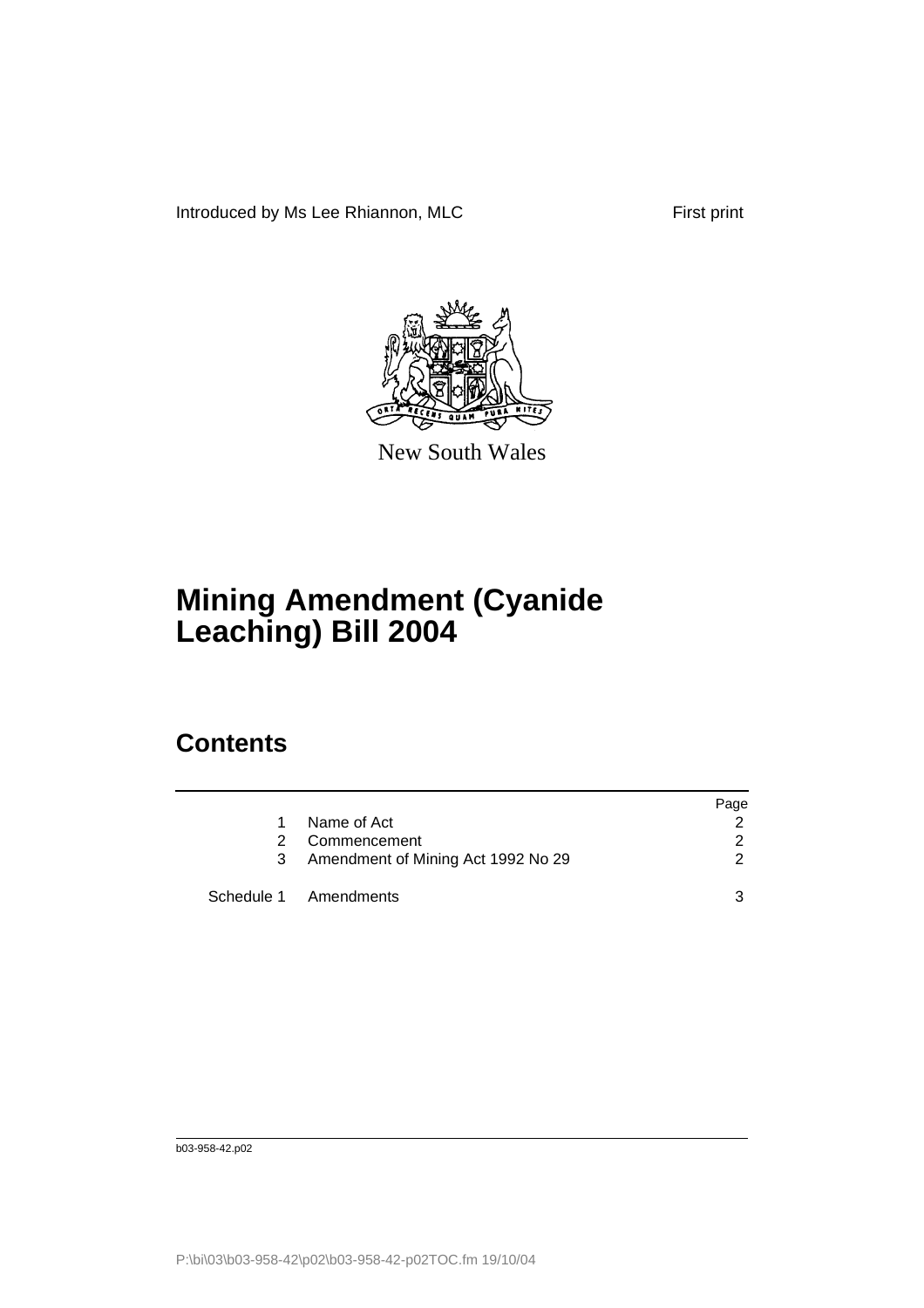**Contents** 

Page

Contents page 2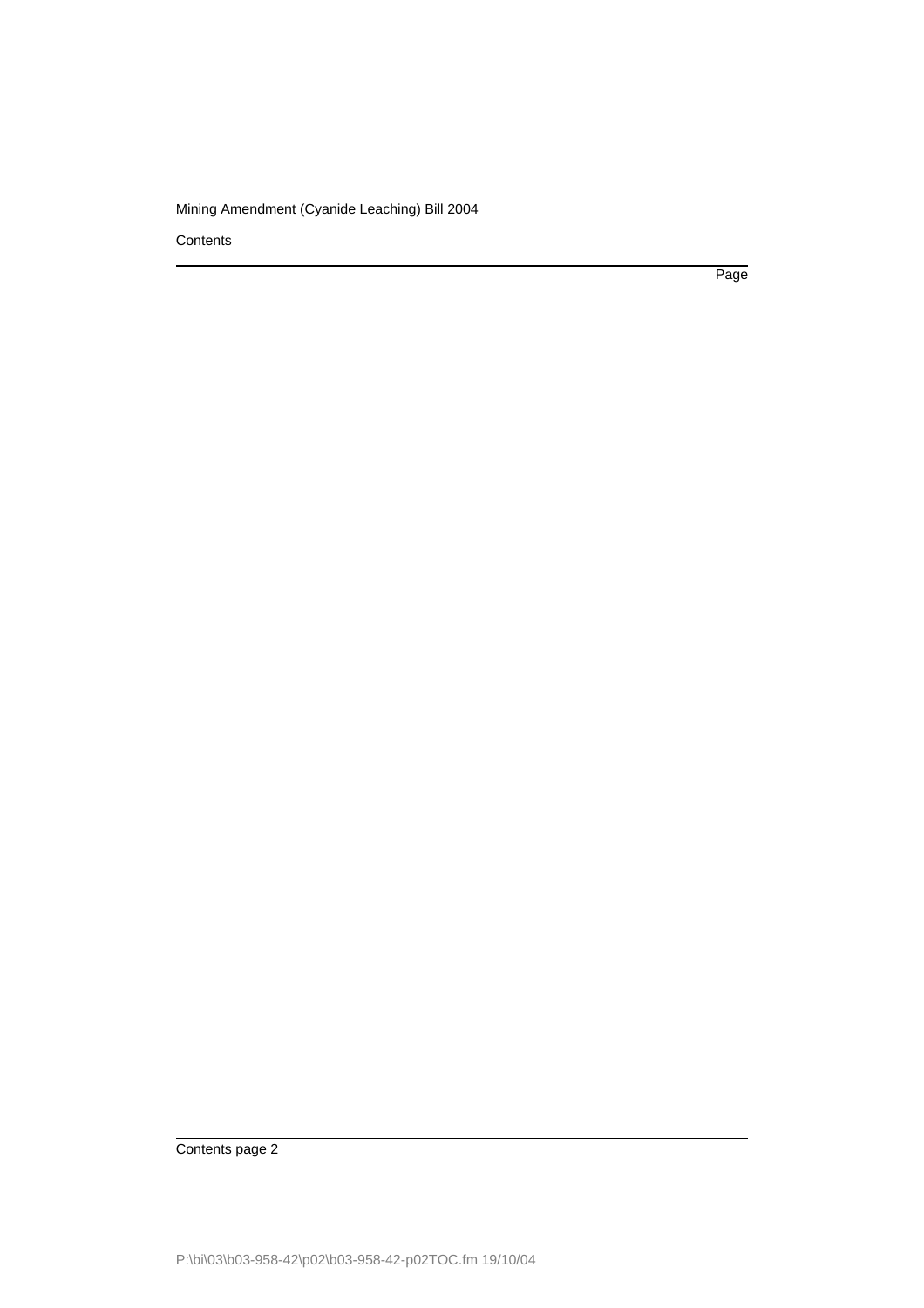

New South Wales

# **Mining Amendment (Cyanide Leaching) Bill 2004**

No , 2004

#### **A Bill for**

An Act to amend the *Mining Act 1992* so as to prohibit cyanide leach processing of ores; and for related purposes.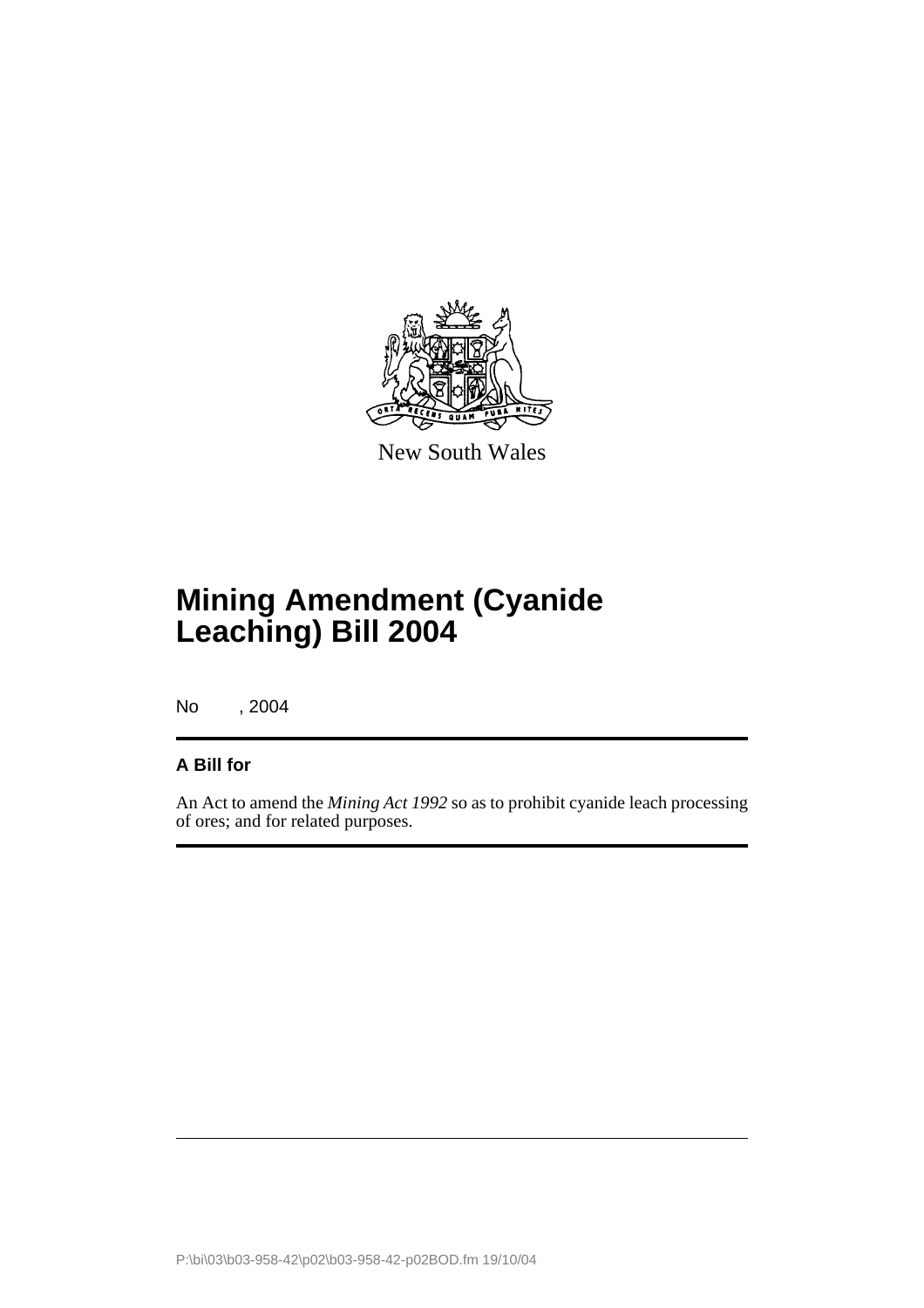| The Legislature of New South Wales enacts: |                                                                 |               |
|--------------------------------------------|-----------------------------------------------------------------|---------------|
| 1                                          | Name of Act                                                     | $\mathcal{P}$ |
|                                            | This Act is the Mining Amendment (Cyanide Leaching) Act 2004.   | 3             |
|                                            | <b>Commencement</b>                                             | 4             |
|                                            | This Act commences on the date of assent.                       | 5             |
| 3                                          | Amendment of Mining Act 1992 No 29                              | 6             |
|                                            | The <i>Mining Act 1992</i> is amended as set out in Schedule 1. | 7             |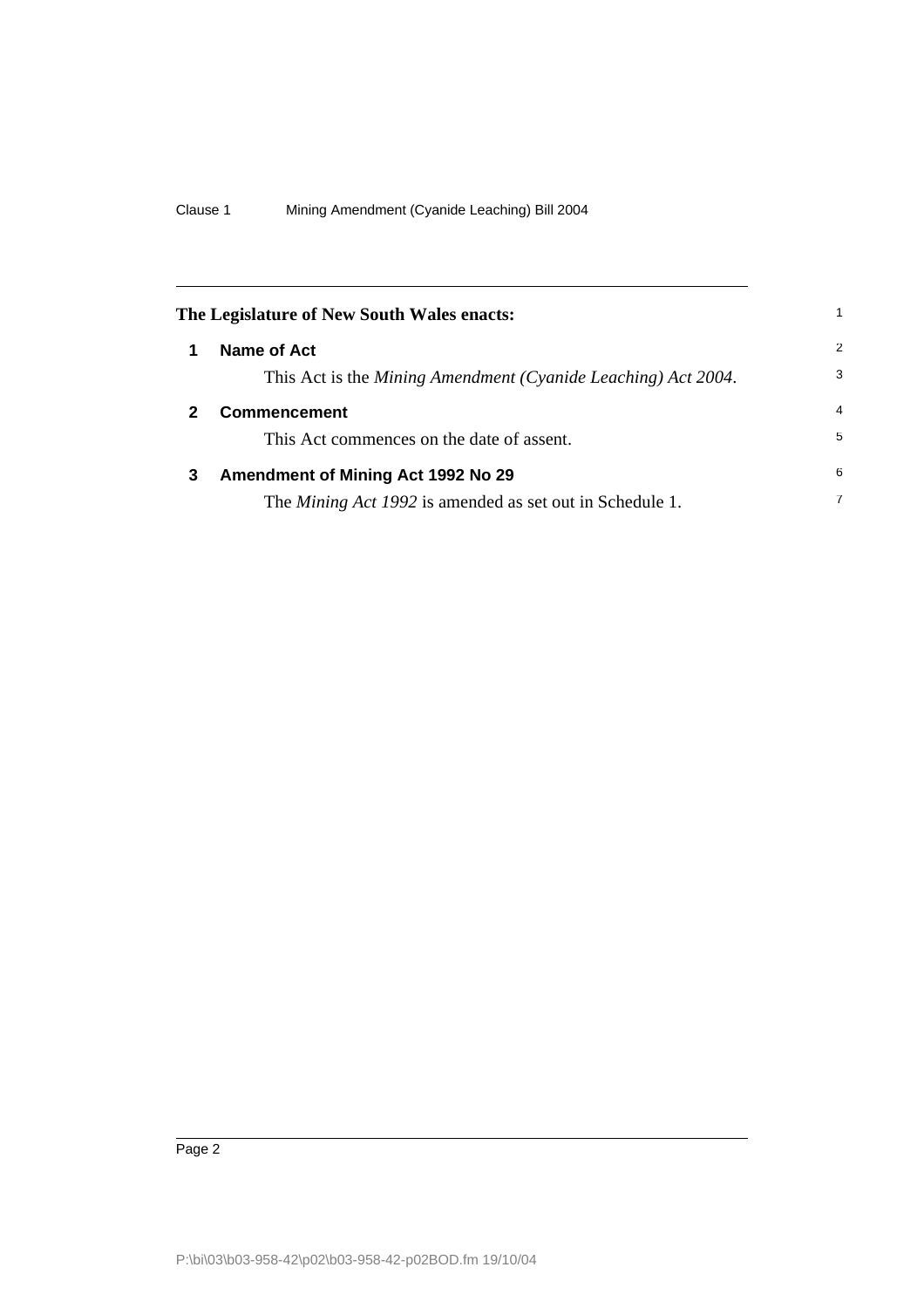Amendments Schedule 1

l,

|       |                                                                             |                     | <b>Schedule 1 Amendments</b>                                                                                                                           | $\mathbf{1}$        |  |
|-------|-----------------------------------------------------------------------------|---------------------|--------------------------------------------------------------------------------------------------------------------------------------------------------|---------------------|--|
|       |                                                                             |                     | (Section 3)                                                                                                                                            | 2                   |  |
| $[1]$ |                                                                             | <b>Section 238A</b> |                                                                                                                                                        | 3                   |  |
|       | Insert after section 238:                                                   |                     |                                                                                                                                                        |                     |  |
| 238A  |                                                                             |                     | <b>Cyanide leaching</b>                                                                                                                                | 5                   |  |
|       |                                                                             | (1)                 | It is a condition of every authority or mineral claim that ore<br>processing by cyanide leaching is prohibited.                                        | 6<br>$\overline{7}$ |  |
|       |                                                                             | (2)                 | The condition imposed by this section cannot be revoked,<br>suspended or amended, either on renewal of the authority or<br>mineral claim or otherwise. | 8<br>9<br>10        |  |
|       |                                                                             | (3)                 | Nothing in this section limits any power of the Minister or<br>mining registrar to impose other conditions on an authority or<br>mineral claim.        | 11<br>12<br>13      |  |
|       |                                                                             | (4)                 | In this section:                                                                                                                                       | 14                  |  |
|       |                                                                             |                     | cyanide means hydrocyanic acid or any of its salts or<br>derivatives.                                                                                  | 15<br>16            |  |
|       |                                                                             |                     | <i>cyanide leaching</i> means the process of dissolving metals or<br>metal compounds in a cyanide solution.                                            | 17<br>18            |  |
|       |                                                                             |                     | <b><i>ore processing</i></b> does not include the assessment or testing of<br>samples under laboratory conditions.                                     | 19<br>20            |  |
| $[2]$ |                                                                             |                     | Schedule 6 Savings, transitional and other provisions                                                                                                  | 21                  |  |
|       | Insert at the end of the Schedule with appropriate Part and clause numbers: |                     |                                                                                                                                                        |                     |  |
|       |                                                                             |                     | <b>Provisions consequent on the</b>                                                                                                                    | 23                  |  |
|       |                                                                             |                     | enactment of the Mining Amendment<br>(Cyanide Leaching) Act 2004                                                                                       | 24<br>25            |  |
|       |                                                                             |                     | Effect on existing authorities and mineral claims                                                                                                      | 26                  |  |
|       |                                                                             | (1)                 | In this clause:                                                                                                                                        | 27                  |  |
|       |                                                                             |                     | cyanide leaching and ore processing have the same meaning<br>as in section 238A.                                                                       | 28<br>29            |  |

Page 3